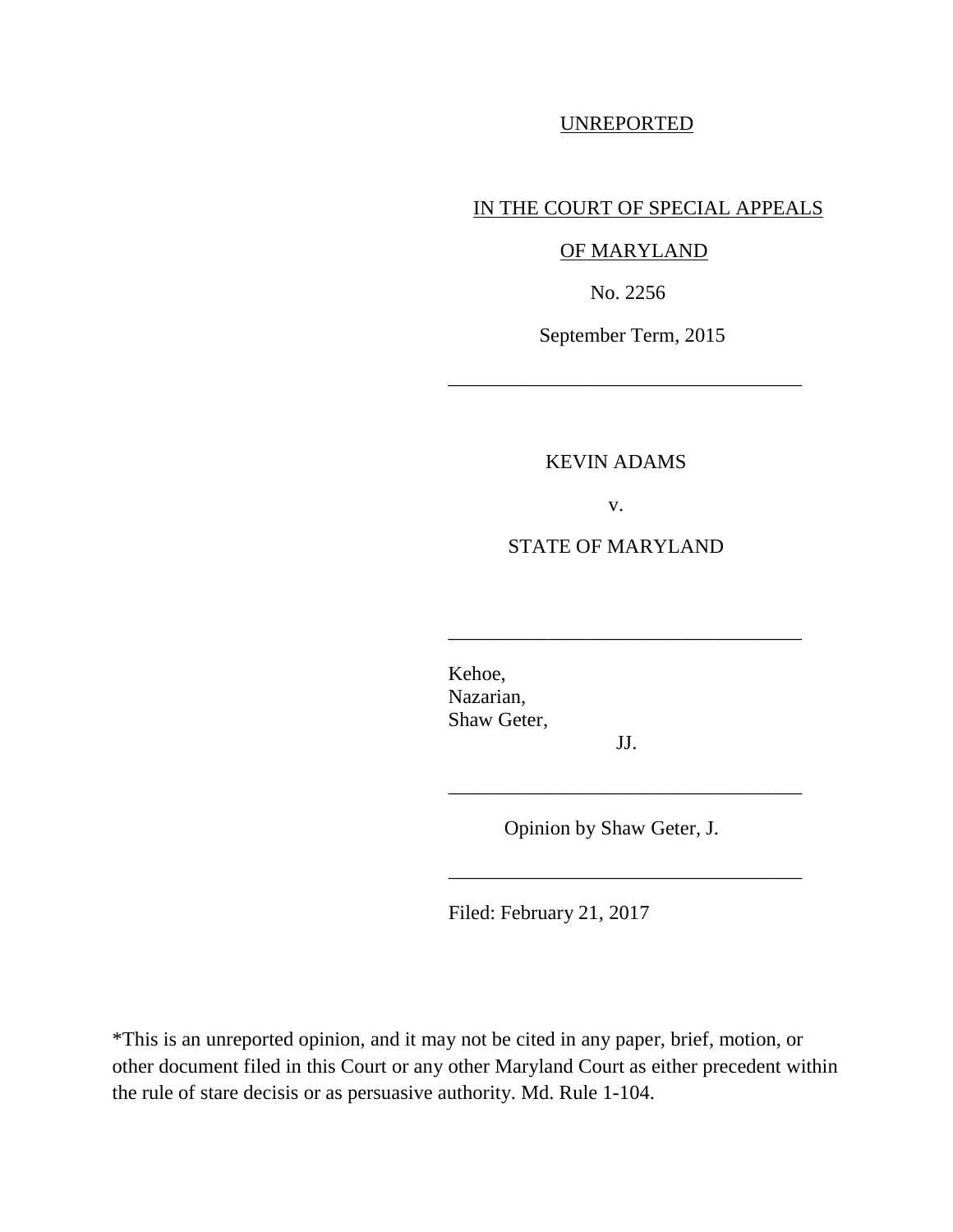This is an appeal from Kevin Adam's conviction, in the Circuit Court for Montgomery County, for possession with the intent to distribute heroin near a school and possession with intent to distribute heroin, generally. Part of the State's evidence against Adams was a digital scale, rubber gloves, and heroin obtained as a result of a traffic stop and frisk. Adams sought to exclude this evidence in a preliminary motions hearing, however, the court denied his motion and allowed the evidence at trial. He was subsequently convicted by a jury on both counts and sentenced to fifteen years incarceration, with all but five years suspended and three years of probation.

On appeal, appellant presents three questions for review:

- 1) Did the Circuit Court err when it failed to suppress the warrantless stop and frisk of Mr. Adams when he was stopped on private property for inapplicable transportation code violations?
- 2) Having ruled the chain of custody form inadmissible, did the Circuit Court err in admitting the heroin into evidence when there was unexplained visible tampering with the evidence bag between the time it was sealed by the officer at the scene and the time the chemist opened the evidence bag to analyze the suspected heroin?
- 3) Was the evidence sufficient to allow a reasonable jury to conclude that Mr. Adams was within 1,000 feet of a school at the time of the offense?

For the reasons set forth below, we answer the first two questions in the negative and the third question in the affirmative, ultimately we shall affirm the circuit court's decision.

# **BACKGROUND**

On July 1, 2014, the Community Action Team ("the Team") of the Montgomery County Police Department set up a surveillance operation in the Pickering Drive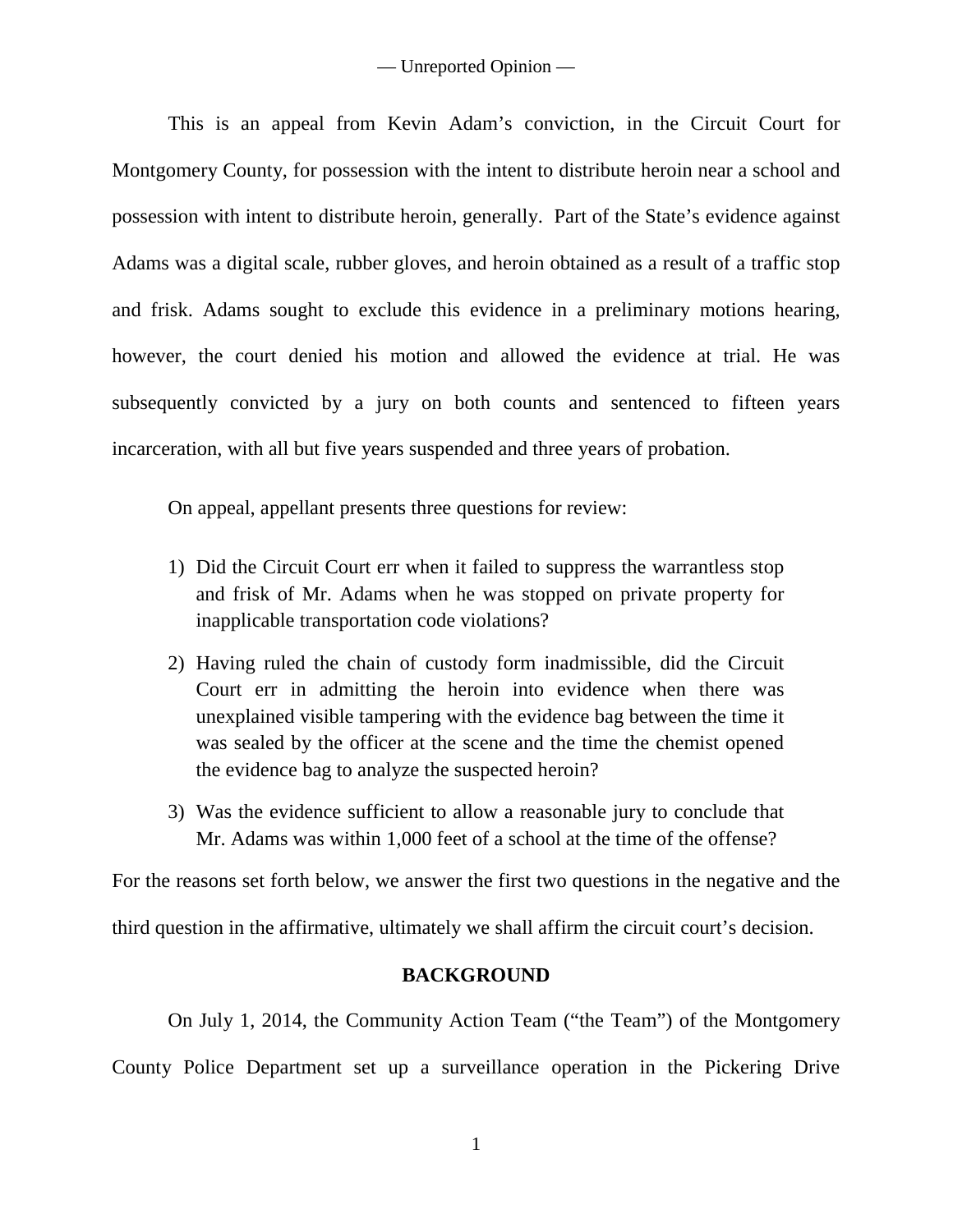neighborhood, located in Germantown, Maryland. The Team consisted of a group of officers who worked with the community to address the numerous complaints of traffic violations, loitering, and drug activity in the area.

On the day in question, there were a number of uniformed and plain clothed officers surveilling the neighborhood. One officer reported activity at the Pickering Drive traffic circle not far from Waters Landing Elementary School. The officer relayed via radio communication that an individual, later identified as appellant Kevin Adams "was hanging out at the circle." Adams was observed speaking with a juvenile who, subsequently, was found to be in possession of a controlled dangerous substance. The officer also saw Adams and a man, now known as Terren Nichols, enter the woods for a brief period before reemerging and returning to the traffic circle.

Sergeant Jason Cokinos, head of the Community Action Team, was the first to respond. He was in uniform and on bike patrol. Cokinos rode his bicycle toward the traffic circle and encountered Adams riding his bike, traveling on the wrong side of the road. Nichols was walking alongside Adams. As the duo got closer, the sergeant noticed that Adam's bicycle was not equipped with an audible warning device. Based on these alleged violations, he decided to conduct a traffic stop.

Cokinos approached Adams, asked him for identification, and requested that he sit on the curb. Adams complied. Cokinos then noticed Adams motion toward his waistband and he ordered him to show his hands. Cokinos grabbed Adams by the arm and stood him up to conduct a frisk. However, before he could conduct the frisk, Adams pulled away and started backing up. Cokinos then took hold of Adams by the shirt and the two began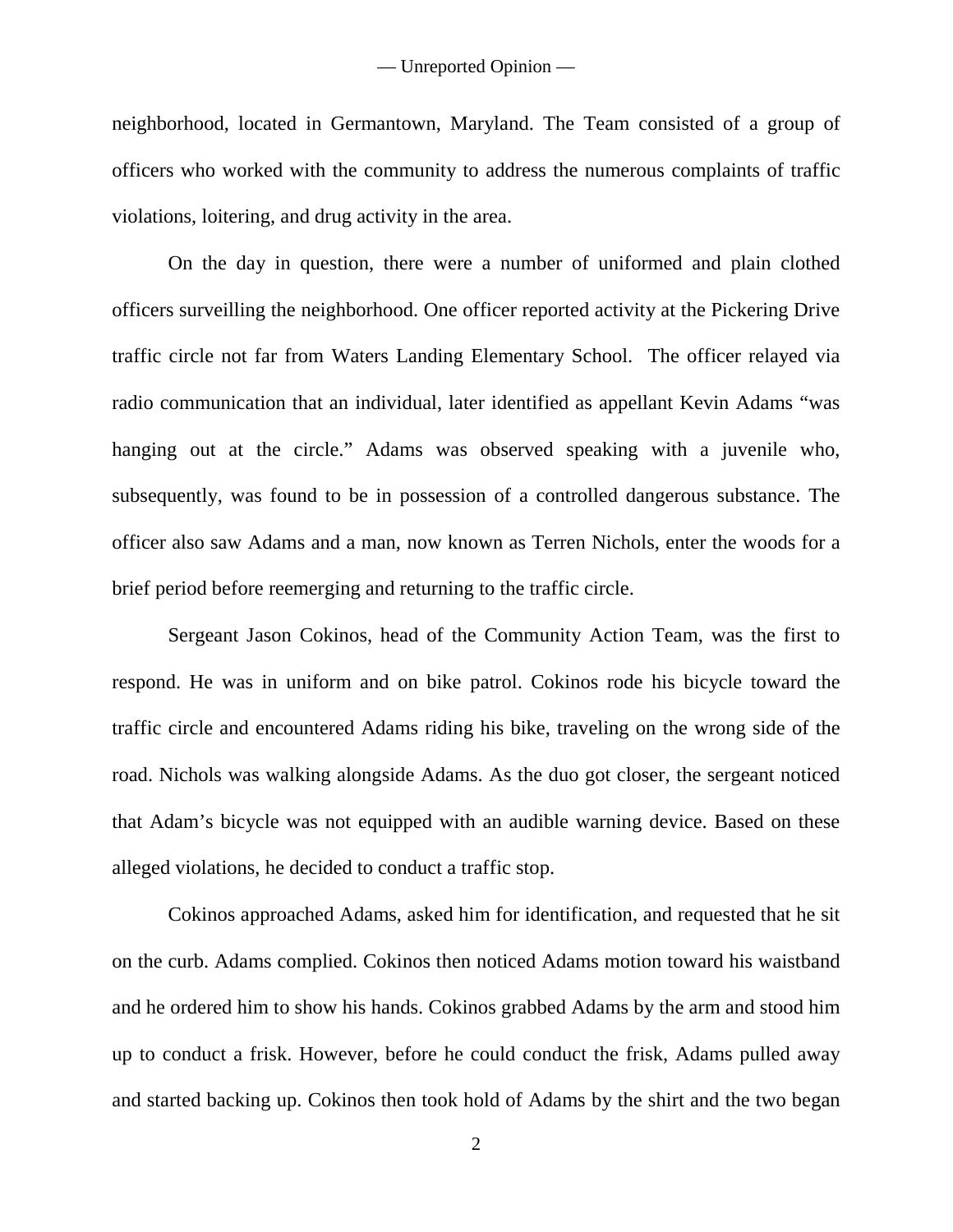to struggle. The confrontation did not end until Officer Robert Sheehan, who arrived as back-up, threatened to tase Adams. He then stopped resisting and laid down on the ground.

Adams was arrested and charged with attempting to flee from the traffic stop and obstructing the investigation.<sup>[1](#page-3-0)</sup> In a search incident to the arrest, officers recovered a digital scale, \$401 in cash, rubber gloves, and suspected heroin. The suspected heroin was later analyzed by Leah King, a chemist at the Montgomery County Police Department's Forensic Chemistry Unit who determined that the substance was in fact 3.72 grams of heroin.

By indictment in the Circuit Court for Montgomery County, Adams was initially charged with two offenses: (1) possession of suspected heroin with intent to distribute near a school and (2) possession of suspected heroin. After a search of his residence located at 12963 Pickering Drive on July 1, 2014, he was later charged with possession of suspected Methylenedioxymethamphetamine ("MDMA").

Prior to trial, the defense filed a motion to suppress the evidence obtained as a result of the stop and frisk, statements made by appellant to police after his arrest, and evidence obtained from the search of his residence. The hearing court granted the motion in part and denied it in part. Adam's statements were suppressed on voluntariness grounds and the evidence obtained from his home was suppressed as fruit of a  $6<sup>th</sup>$ 

 $\overline{a}$ 

<span id="page-3-0"></span><sup>&</sup>lt;sup>1</sup> Sergeant Cokinos testified that he wrote a written warning to Mr. Adams for the following violations of the Transportation Article: (1) failing to operate his bicycle on the right side of the road in violation of Section 21-1205(a); (2) using a bicycle without an audible signal in violation of Section 21-1207(b); and failure to drive a vehicle on the right half of the roadway in violation of Section 21-301(a).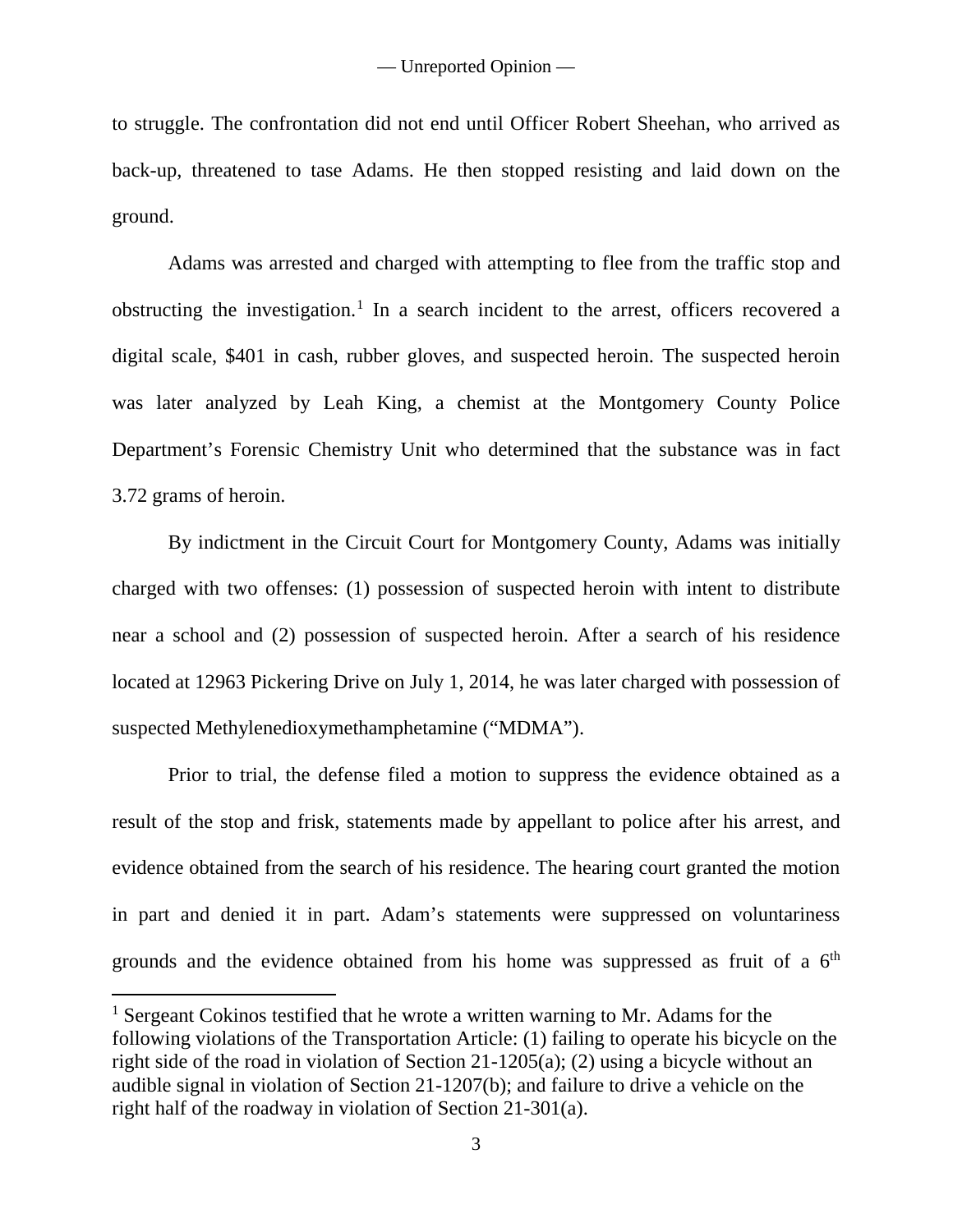Amendment violation. The circuit court however, denied the motion to suppress the evidence obtained from the stop and frisk, finding that,

the officer had reasonably believed or did reasonably believe…that the officer did see conduct which would violate…the transportation article. That is that the defendant was in fact operating a bicycle on the wrong side of the roadway. That he, therefore, did have the right to stop him for that violation….

Based on the events following the stop, the court concluded that the police conducted a "lawful arrest and…could search him incident to that arrest. So that anything recovered thereafter would be lawfully recovered."

Appellant filed a motion to reconsider and following a hearing, the circuit court denied his motion. The case proceeded to trial by jury on September 8, 2015.

At the conclusion of the State's case, Adams moved for judgment of acquittal on all charges. The trial court granted the motion for the charge of possession of suspected MDMA on the grounds that the court previously suppressed evidence of the MDMA. The court denied the motion as to the remaining charges.

The jury subsequently found appellant guilty of the two drug counts. On November 19, 2015, Adams was sentenced to fifteen years incarceration, with all but five years suspended and three years of supervised probation. This timely notice of appeal followed.

Additional facts shall be provided, *infra*, to the extent they prove relevant in addressing the issues presented.

4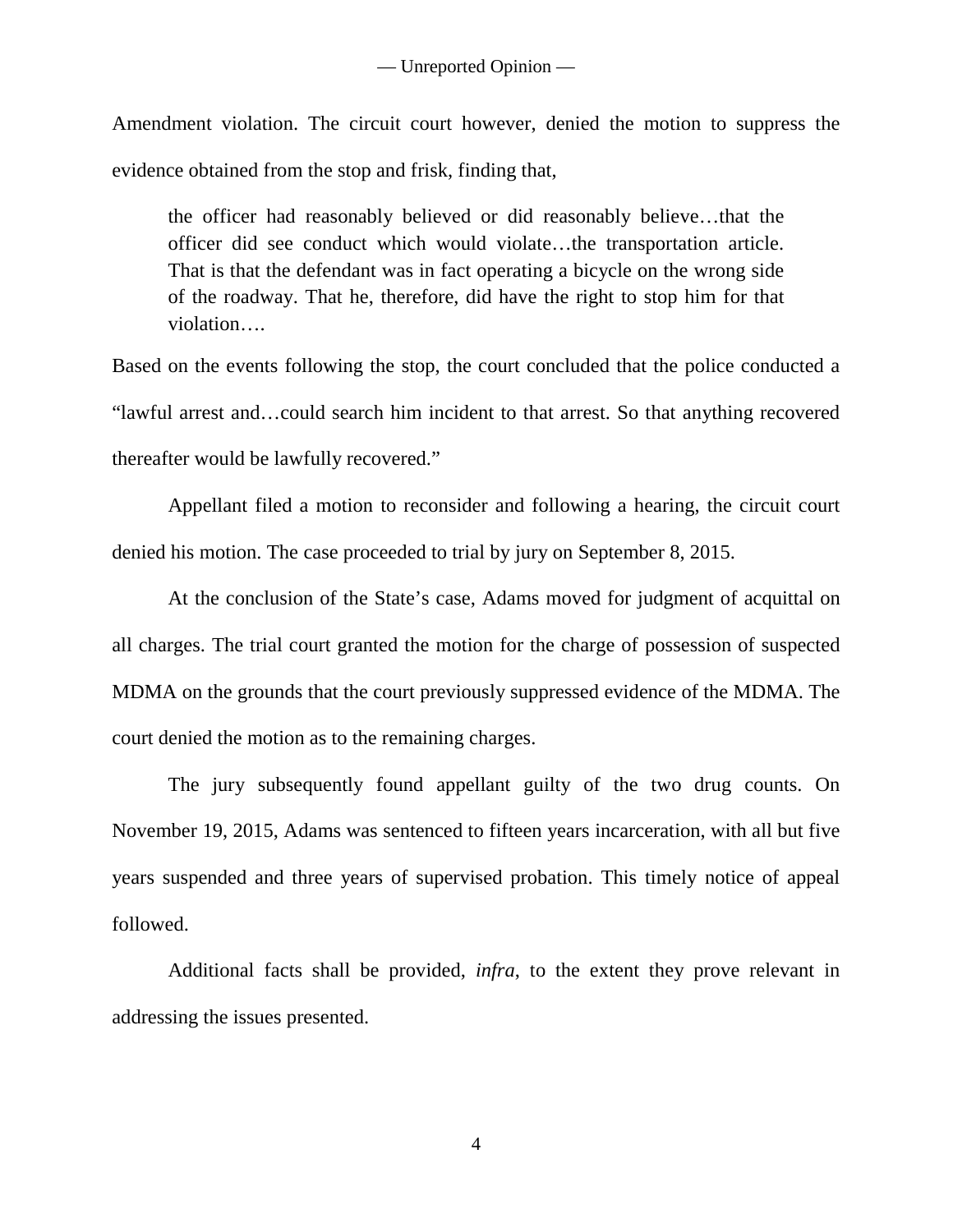#### **I. Motion to Suppress Evidence**

Appellant first contends that the circuit court erred in denying his motion to suppress. He argues that there was no legal basis for the stop because he did not violate any of the cited provisions of the Transportation Article as he was on private property. According to Adams, the stop was predicated on a mistake of fact which was not objectively reasonable and thus, unlawful.

The State counters that Sgt. Cokinos had reasonable suspicion to believe that Adams violated the cited traffic laws. As such, it was also reasonable to temporarily detain Adams to confirm or dispel the officer's suspicions. Although Cokinos mistakenly believed that he was on public property, the State argues that the stop was in fact lawful because the mistake was objectively reasonable. We agree.

### **A. Standard of Review**

When reviewing a lower court's ruling on a motion to suppress, we look exclusively to the evidence adduced at the suppression hearing. *Crosby v. State*, 408 Md. 490, 504 (2009) (internal citations omitted). We give "'great deference to the fact finding of the suppression hearing judge with respect to determining the credibilities of contradicting witnesses and to weighing and determining first-level facts.'" *McDuffie v. State,* 115 Md.App. 359, 366 (1997) (quoting *Perkins v. State,* 83 Md.App. 341, 346 (1990)) "'[W]e view the evidence and inferences that may be reasonably drawn therefrom in the light most favorable to the prevailing party on the motion,'" in this case, the State. *Owens v. State,* 399 Md. 388, 403 (2007) (quoting *State v. Rucker,* 374 Md. 199, 207 (2003)). Nevertheless, in resolving the ultimate question of whether the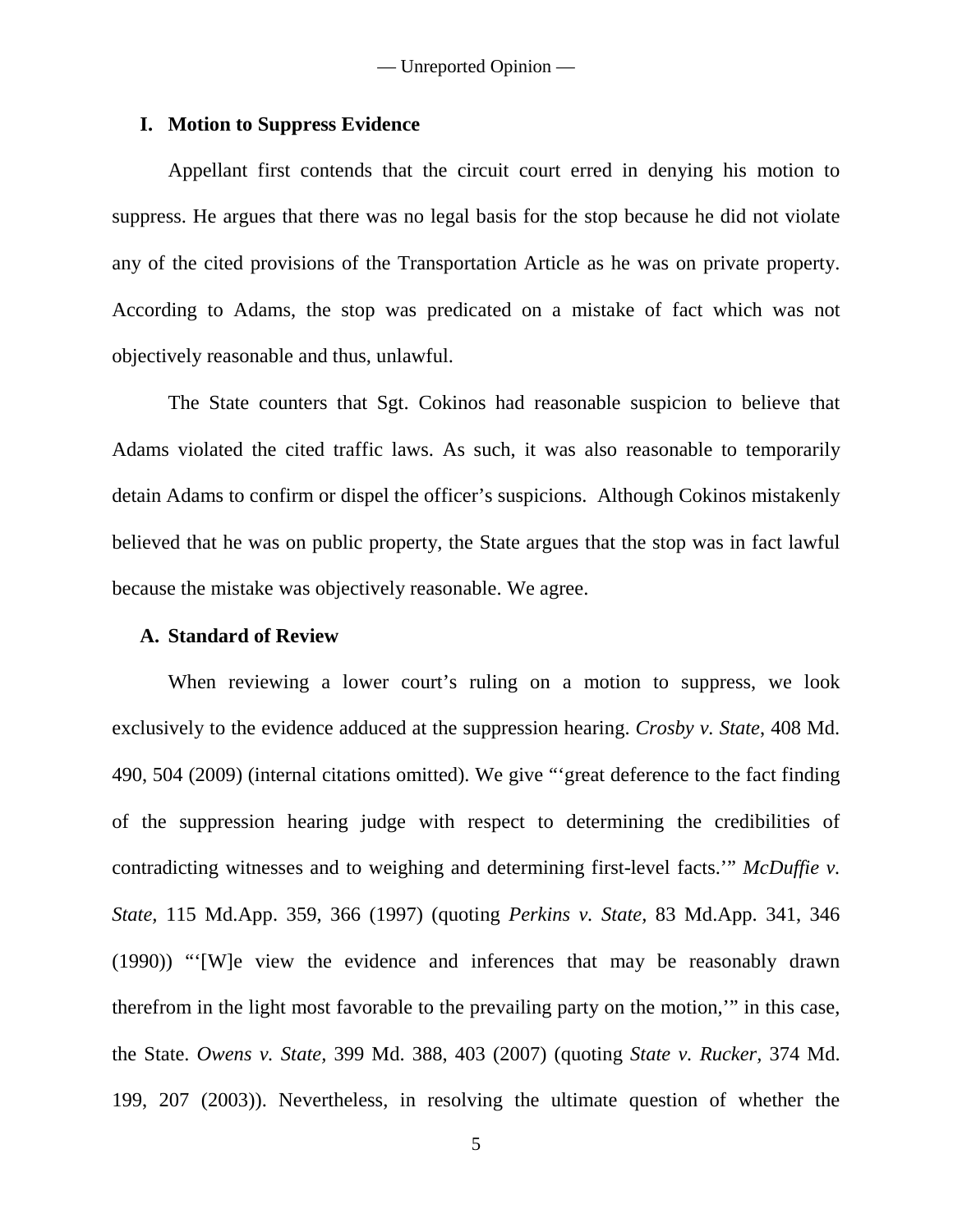detention and attendant search of an individual's person or property violates the Fourth Amendment, we "make our own independent constitutional appraisal by reviewing the law and applying it to the facts of the case." *Crosby,* 408 Md. at 490 (quoting *State v. Williams,* 401 Md. 676, 678 (2007)).

### **B. Lawfulness of the Stop**

The Fourth Amendment to the United States Constitution guarantees "[t]he right of the people to be secure in their persons, house, papers, and effects, against unreasonable searches and seizures." Temporary detention of individuals during a traffic stop, constitutes a "seizure" within the meaning of the Fourth Amendment. *Whren v. United States*, 517 U.S. 806, 809-10 (1996) (internal citation omitted). Accordingly, a traffic stop is subject to the constitutional imperative that it not be "unreasonable" under the circumstances. *Whren*, 517 U.S. at 810. As a general matter, the decision to conduct a traffic stop is reasonable where the police have reasonable suspicion to believe that a traffic violation has occurred. *See Navarette v. California*, 134 S.Ct. 1683, 1687 (2014).

In the case at bar, Sergeant Cokinos stopped Adams for his purported violations of the following provisions of Title 21 of the Maryland Transportation Article: (1) Section 21-1205(a) which provides, "Each person operating a bicycle…shall ride as near to the right side of the roadway as practicable and safe…."; (2) Section 21-1207(b) which permits but does not require a bicycle to be equipped with a warning device; and (3) Section 21-301(a) which requires a vehicle to be driven on the right half of every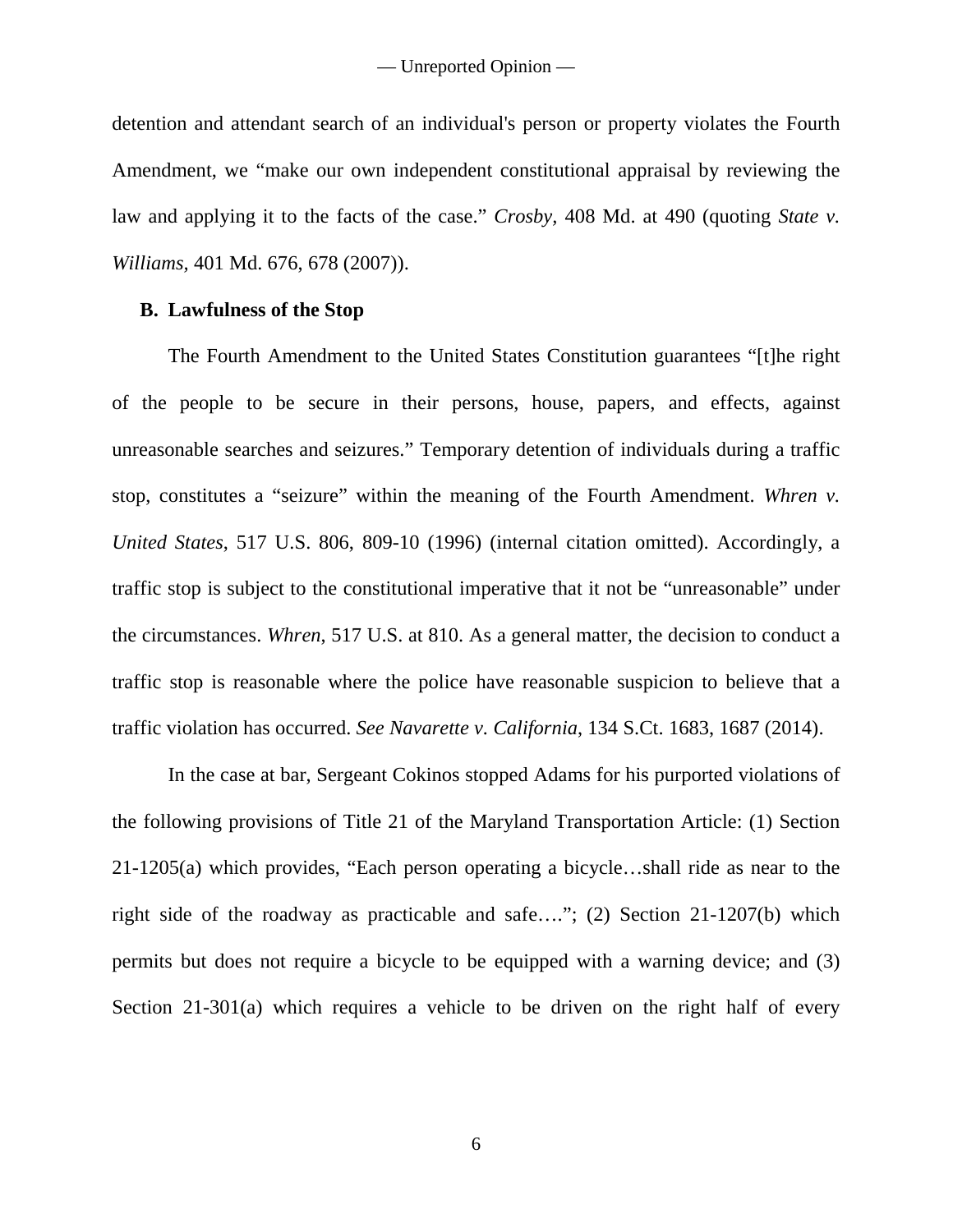roadway.[2](#page-7-0) The State concedes that it was not reasonable for Cokinos to stop Adams for the first two suspected violations, Sections  $21-1205(a)^3$  $21-1205(a)^3$  and  $21-1207(b)$ .<sup>[4](#page-7-2)</sup> Accordingly, we must determine whether Sergeant Cokinos had reasonable suspicion to believe that Adams violated Section 21-301(a) when he was stopped on the afternoon of July1, 2014.

The scope of Title 21, entitled Vehicular Rules of the Road, is delineated in

Section 21-101.1 of the Transportation Article. It reads as follows:

# **Driving vehicles on highways**

- (a) The provisions of this title relating to the driving of vehicles refer only to the driving of vehicles on *highways*, except:
	- (1) As provided in subsection (b) of this section; and

 $\overline{a}$ 

(2) Where a different or additional place specifically is provided for.

## **Private property used by the public in general**

(b) (1) A person may not drive a *motor vehicle* in violation of any provision of this title *on any private property that is used by the public in general*, or, in Calvert County, on any private road located within a residential subdivision or community.

\*\*\*

<span id="page-7-0"></span><sup>&</sup>lt;sup>2</sup> Section 11-151 of the Transportation Article defines a roadway as "the part of a highway that is improved, designed, or ordinarily used for vehicular travel, other than the shoulder."

<span id="page-7-1"></span> $3$  In its brief, the State acknowledged that Section 21-1205(a) requires the presence of vehicular traffic before a bicycle is required to remain "as near to the right side of the roadway as practicable and safe…." Because Sergeant Cokinos testified at the suppression hearing that there was no vehicular traffic, the State concedes that the officer lacked reasonable suspicion to stop Adams for a violation of this provision.

<span id="page-7-2"></span><sup>&</sup>lt;sup>4</sup> In its brief, the State acknowledged that Section 21-1207(b) permits but does not require that bicycles be equipped with an audible warning device. As such, the State concedes that a traffic stop based solely an alleged violation of this provision would be unreasonable.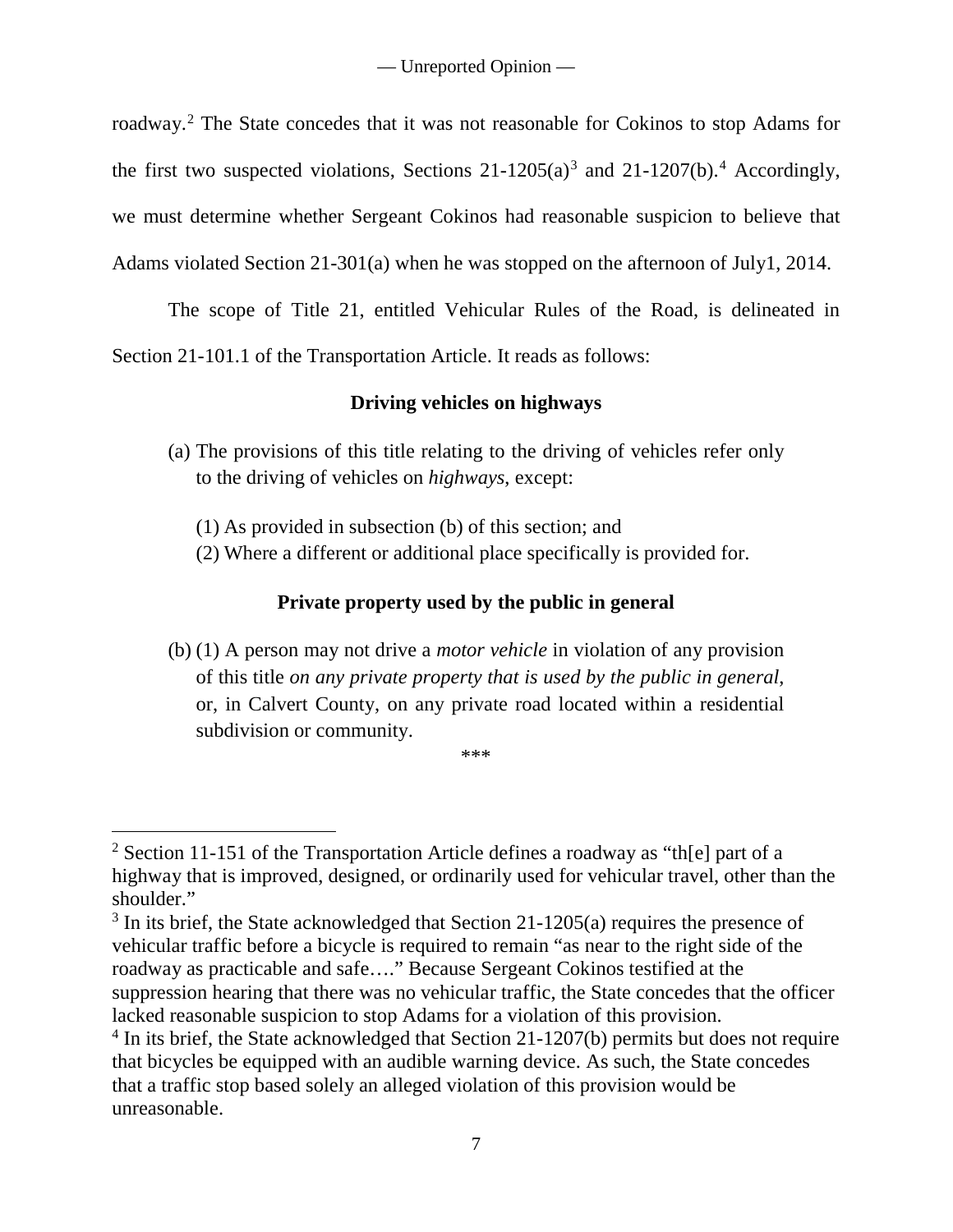(3) Any person who violates any provision of this subsection is in violation of the law to the same extent and is subject to the same penalty as if the motor vehicle were driven on a highway.

MD. CODE, Transp. § 21-101.1 (2016) (emphasis added). The term highway is defined as:

(1) The entire width between the boundary lines of any way or thoroughfare of which any part is *used by the public for vehicular travel*, whether or not the way or thoroughfare has been dedicated to the public and accepted by any proper authority….

MD. CODE, Transp. § 11-127 (2010) (emphasis added).

Appellant argues that he did not violate Section 21-301(a) because Title 21 is only applicable to motor vehicles on private property. He asserts that because Pickering Drive is private property and a "bicycle is not a motor vehicle…there…was no violation…." As a result, he avers that his detention was an unreasonable use of police authority and any evidence seized as a consequence of the stop should have been suppressed.

The State agrees that Pickering Drive is a privately-owned road, but argues, nevertheless, that Sergeant Cokinos lawfully stopped Adams. They assert that the critical distinction is not whether Pickering Drive is a public or private road, but whether Pickering Drive is a "highway" as defined under Title 21. According to the State, "A privately-owned roadway may be a highway if it is 'used by the public for vehicular travel.'" Based on this proposition, they contend that Sergeant Cokinos lawfully stopped Adams because he observed him riding his bicycle on the wrong side of a roadway routinely used by the public.

In construing the applicability of Section 21-301(a) and the meaning of Section 21-101.1, we rely on the often-cited rules of statutory interpretation: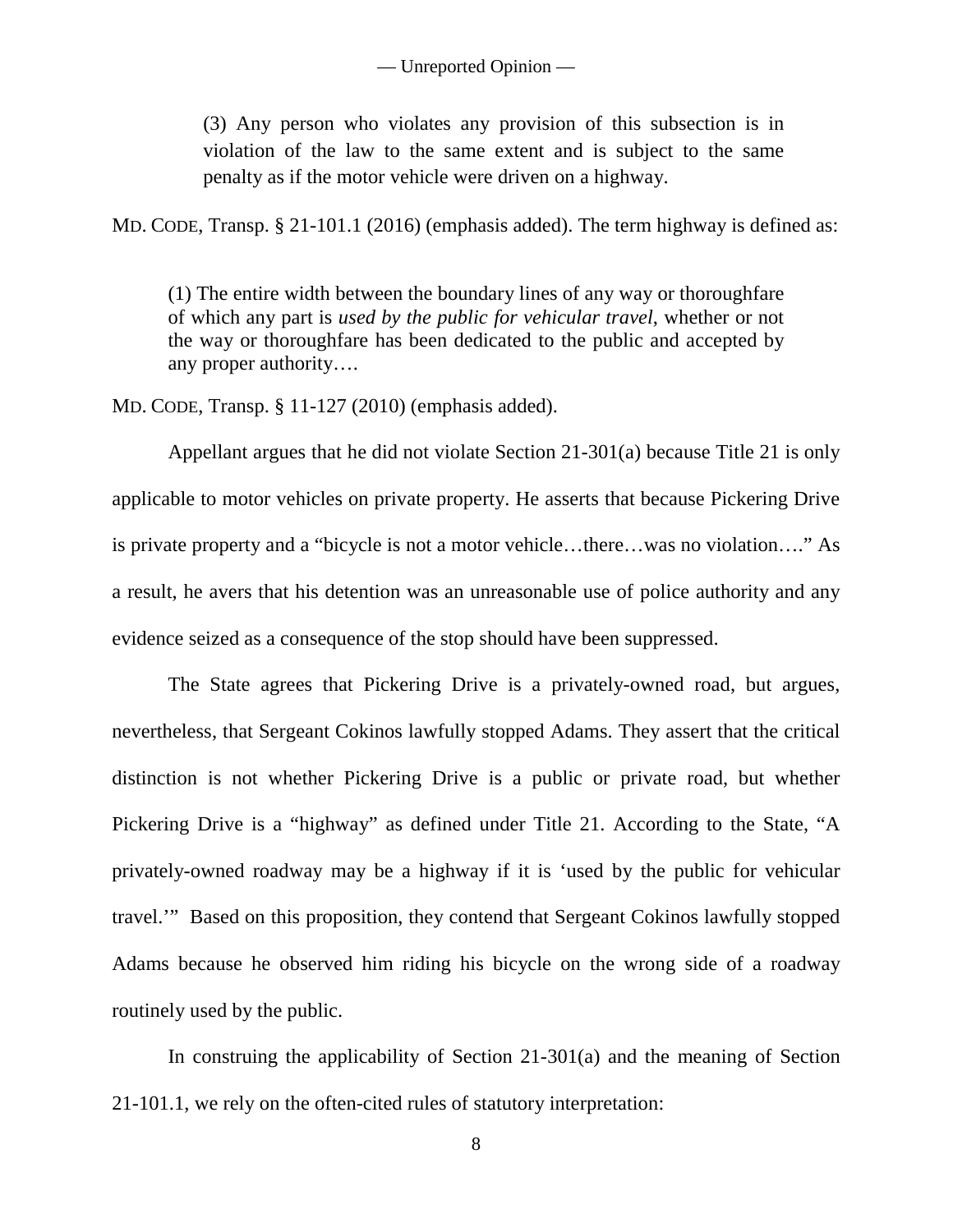The cardinal rule of statutory interpretation is to ascertain and effectuate the real and actual intent of the Legislature. A court's primary goal in interpreting statutory language is to discern the legislative purpose, the ends to be accomplished, or the evils to be remedied by the statutory provision under scrutiny.

To ascertain the intent of the General Assembly, we begin with the normal, plain meaning of the statute. If the language of the statute is unambiguous and clearly consistent with the statute's apparent purpose, our inquiry as to the legislative intent ends ordinarily and we apply the statute as written without resort to other rules of construction. We neither add nor delete language so as to reflect an intent not evidenced in the plain and unambiguous language of the statute, and we do not construe a statute with forced or subtle interpretations that limit or extend its application.

We, however, do not read statutory language in a vacuum, nor do we confine strictly our interpretation of a statute's plain language to the isolated section alone. Rather, the plain language must be viewed within the context of the statutory scheme to which it belongs, considering the purpose, aim, or policy of the Legislature in enacting the statute.

\*\*\*

In every case, the statute must be given a reasonable interpretation, not one that is absurd, illogical or incompatible with common sense.

*Gardner v. State*, 420 Md. 1, 8–9 (2011) (citing *State v. Johnson,* 415 Md. 413, 421–22

(2010) (internal quotation marks and citations omitted).

To discern the applicability of Section 21-301, we must examine the wording of Section 21-101.1, which provides, "The provisions of [Title 21]…refer only to the driving of vehicles on highways *except…*a person may not drive a *motor vehicle* in violation of any provision of this title on *private property that is used by the public in general*." (Emphasis added). Subsection B further states that "any person who violates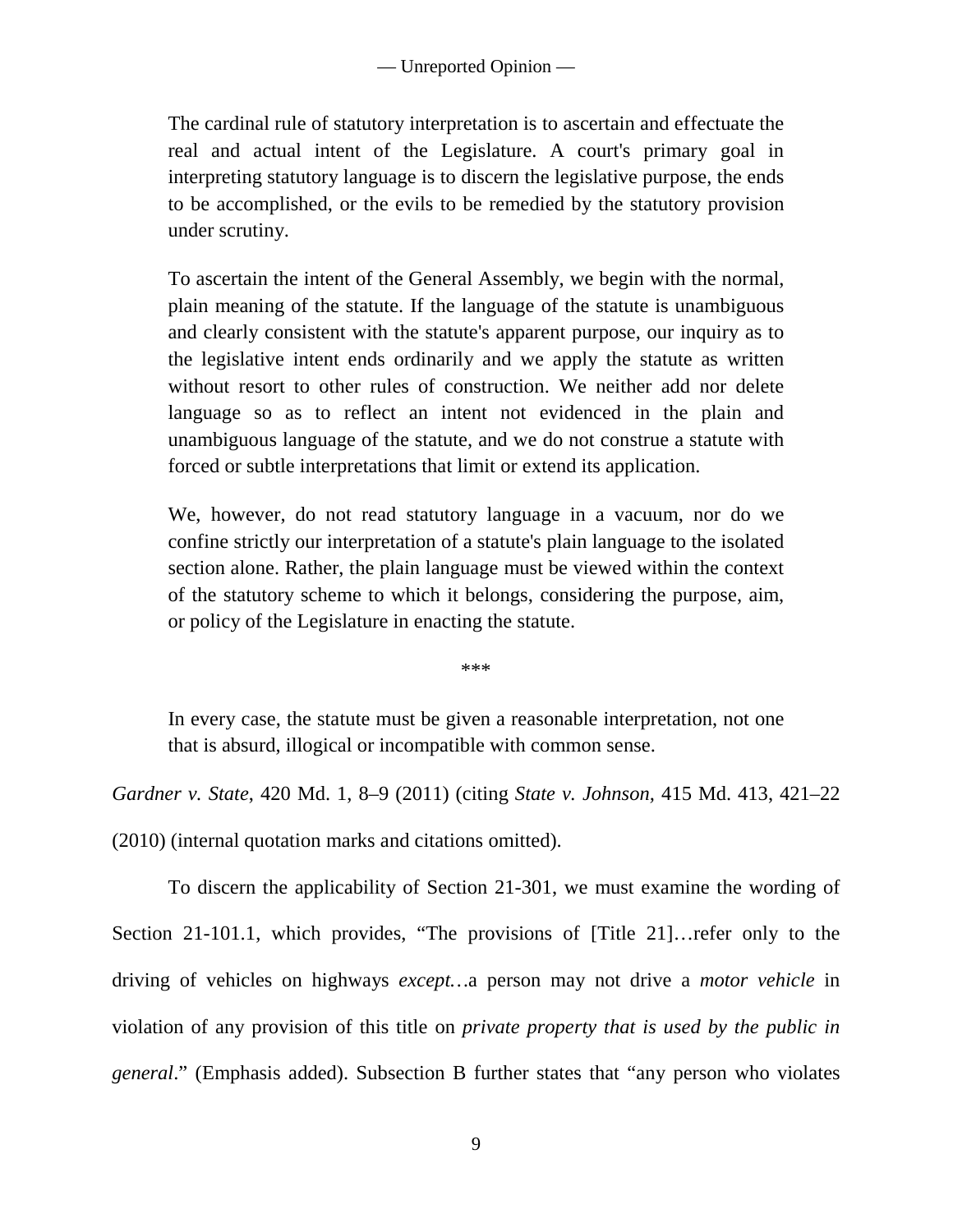any provision of this subsection is in violation of the law *to the same extent and is subject to the same penalty as if the motor vehicle were driven on a highway*." Thus, according to its plain language, any vehicle may violate a traffic law on a highway. However, only "motor vehicles" may violate a traffic law on "private property that is used by the public in general." Furthermore, any person in a motor vehicle who violates a traffic law on private property "will be subject to the same penalty as if the motor vehicle were driven on a highway."

The State concedes that a bicycle is not a motor vehicle as defined under the Transportation Article. [5](#page-10-0) The State also concedes that Pickering Drive is a privatelyowned road. Consequently, it is clear that appellant did not violate the traffic offense articulated by Sergeant Cokinos because the violation could not have been committed by a person operating a bicycle on private property.

Notwithstanding these facts, the State argues that the stop itself was lawful because it was predicated on a mistake of fact that was objectively reasonable.

#### **C. Reasonableness of the Mistake of Fact**

 $\overline{a}$ 

Cokinos testified that, at the time, he believed Pickering Drive was public property. The circuit court found his testimony credible and after evaluating other evidence, held that the sergeant reasonably believed that the roadway was public. The court further held that because the officer's mistake of fact was objectively reasonable, the ensuing stop was justified. We agree.

<span id="page-10-0"></span><sup>&</sup>lt;sup>5</sup> A motor vehicle is a vehicle that is "self-propelled or propelled by electric power obtained from overhead electrical wires;" with exceptions not pertinent here. *Id.* at § 11- 135.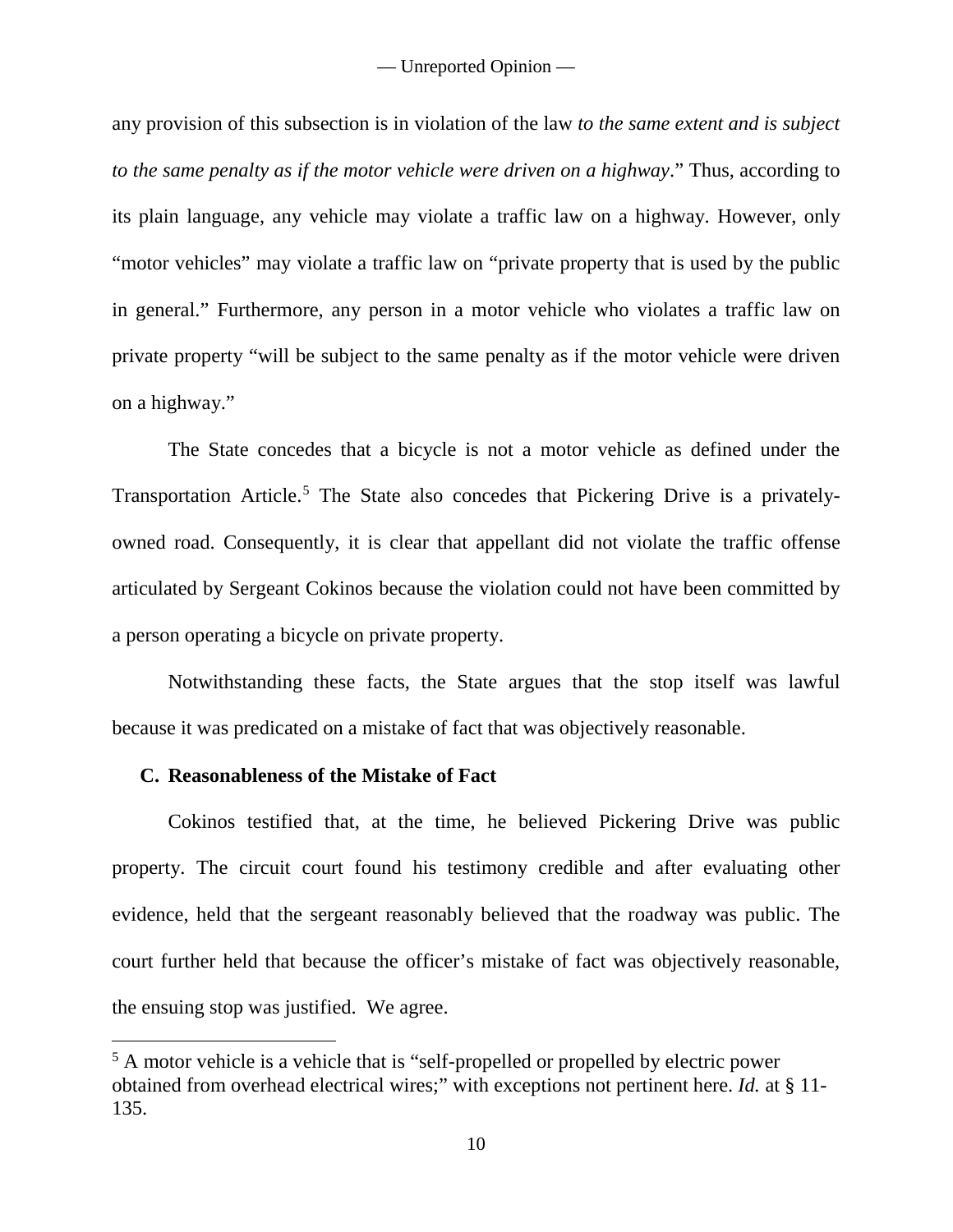It is well established that a traffic stop predicated on a mistake of fact may nonetheless, be lawful. This Court has acknowledged:

An officer's reasonable mistake of fact may provide the objective grounds for reasonable suspicion or probable cause to justify a traffic stop….If an officer makes a traffic stop based upon a mistake of fact, the only question is whether his mistake of fact was reasonable. Great deference is given to the judgment of trained law enforcement officers' on the scene.

*Gilmore v. State*, 204 Md.App. 556 (2012) (quoting *United States v. Chsmthasousat*, 342 F.3d 127 (11th Cir.2003)), overruled on other grounds by *Heien v. North Carolina*, 135 S.Ct. 530 (2014). "The Fourth Amendment tolerates only *reasonable* mistakes, and those mistakes—whether of fact or of law—must be objectively reasonable." *Heien*, 135 S.Ct. at 539. The Court must not examine the subjective understanding of the particular officer's involved, but must only consider what a reasonable officer would think under the given circumstances. *See Id.*

Here, the evidence established that the characteristics of the neighborhood were not such that a reasonable person could easily conclude that the purported roadway was private property. Pickering Drive is a thoroughfare located in a residential neighborhood to which the general public had unrestricted access. The road and street signs appeared the same as other roadways and signs in the county. There was no fence around the property or gateway at the various entrances to the neighborhood. Furthermore, there was no private security in the neighborhood. Although there may have been signs warning that the neighborhood was private property, there was no evidence concerning where the signs were posted. Furthermore, Cokinos had only been in the neighborhood two or three times.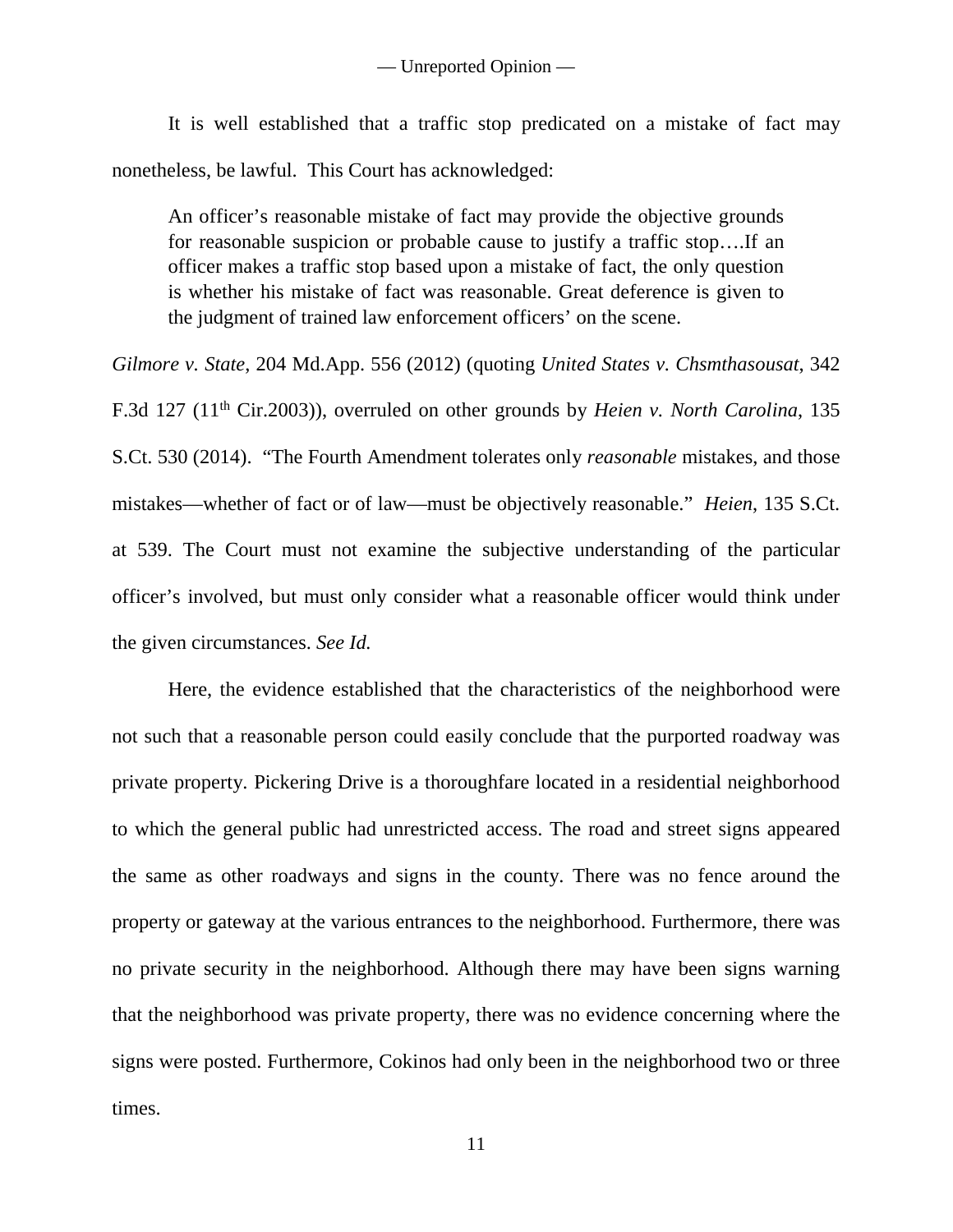Based on these facts, it was objectively reasonable for an officer in Sergeant Cokinos' position to believe that Pickering Drive was public property and it was, therefore, reasonable for him to stop Adams when he observed Adams riding his bicycle on the wrong side of the roadway. Accordingly, the motions court properly denied Adams' motion to suppress.

# **II. Admission of Narcotics Evidence**

Adams further argues that the trial court erred in admitting the alleged narcotics into evidence at trial. He contends that the State did not comply with the requirements of Courts and Judicial Proceedings Article ("CJP"), Section 10-1003—in that it failed to "provide a copy of the chain of custody report to the Defense before trial." As a result, Adams avers that the State was required to produce the in-court testimony of "individuals who handled the narcotics evidence between Officer Sheehan [who packaged the narcotics] and Ms. King [who tested the narcotics]" in order to establish the chain of custody. Appellant further asserts that because there was an additional small Ziploc bag located in the evidence bag with the heroin, that no witness could account for, there was "visible and unequivocal proof of evidence tampering." As such, the circuit court abused its discretion when it admitted the heroin into evidence.

The State counters that Adams waived this argument by failing to object when the same or similar evidence was offered. Notwithstanding, the State contends that witness testimony at trial established a reasonable probability that the narcotics evidence had not be altered or tampered with. Accordingly, the State argues that the trial court properly exercised its discretion in admitting the evidence. We will not address the State's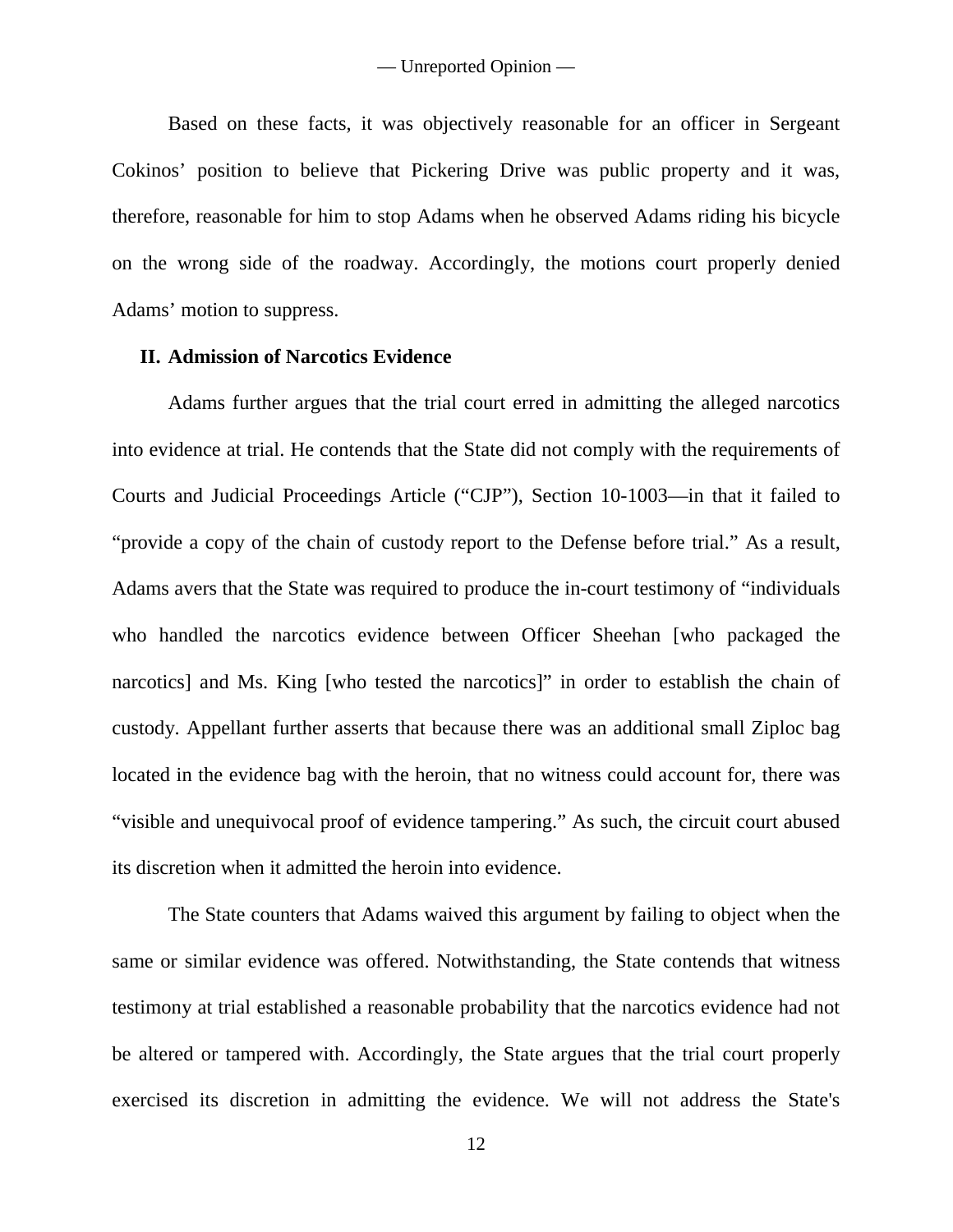preservation argument because even if we assume that Adams properly objected to the admission of the heroin, we find no error in the trial court's decision.

### **A. Standard of Review**

Generally, the trial court has the discretion to determine whether evidence is admissible. *Hajireen v. State,* 203 Md.App. 537, 552 (2012). A trial court's determination regarding the admissibility of narcotics evidence is reviewed for an abuse of discretion. *See Easter v. State*, 223 Md.App. 655, 74-75 (2015). A trial court abuses its discretion only when "no reasonable person would take the view adopted by the [trial] court," or when the court acts "without reference to any guiding rules or principles." *King v. State,* 407 Md. 682, 697 (2009).

#### **B. Chain of Custody**

It is a longstanding principle of Maryland law, that the proponent of a particular tangible item of evidence must establish its "chain of custody," *i.e.,* must "account for its handling from the time it was seized until it is offered into evidence." *Jones v. State*, 172 Md. App. 444, 462 (2007) (quoting *Lester v. State,* 82 Md.App. 391, 394 (1990)). Establishing this chain of custody allows the court to ensure that the evidence at trial is what its proponent claims and that there has been no tampering. *Bey v. State*, 228 Md. App. 521, 535-36 (2016).

CJP §10-1003 is a statutory scheme that allows the State, under certain circumstances, to use procedural shortcuts to admit the results of chemical analyses, without the necessity of producing either the persons in the chain of custody or the chemist who performed the analysis at trial. *See Best v. State,* 79 Md.App. 241, 249–56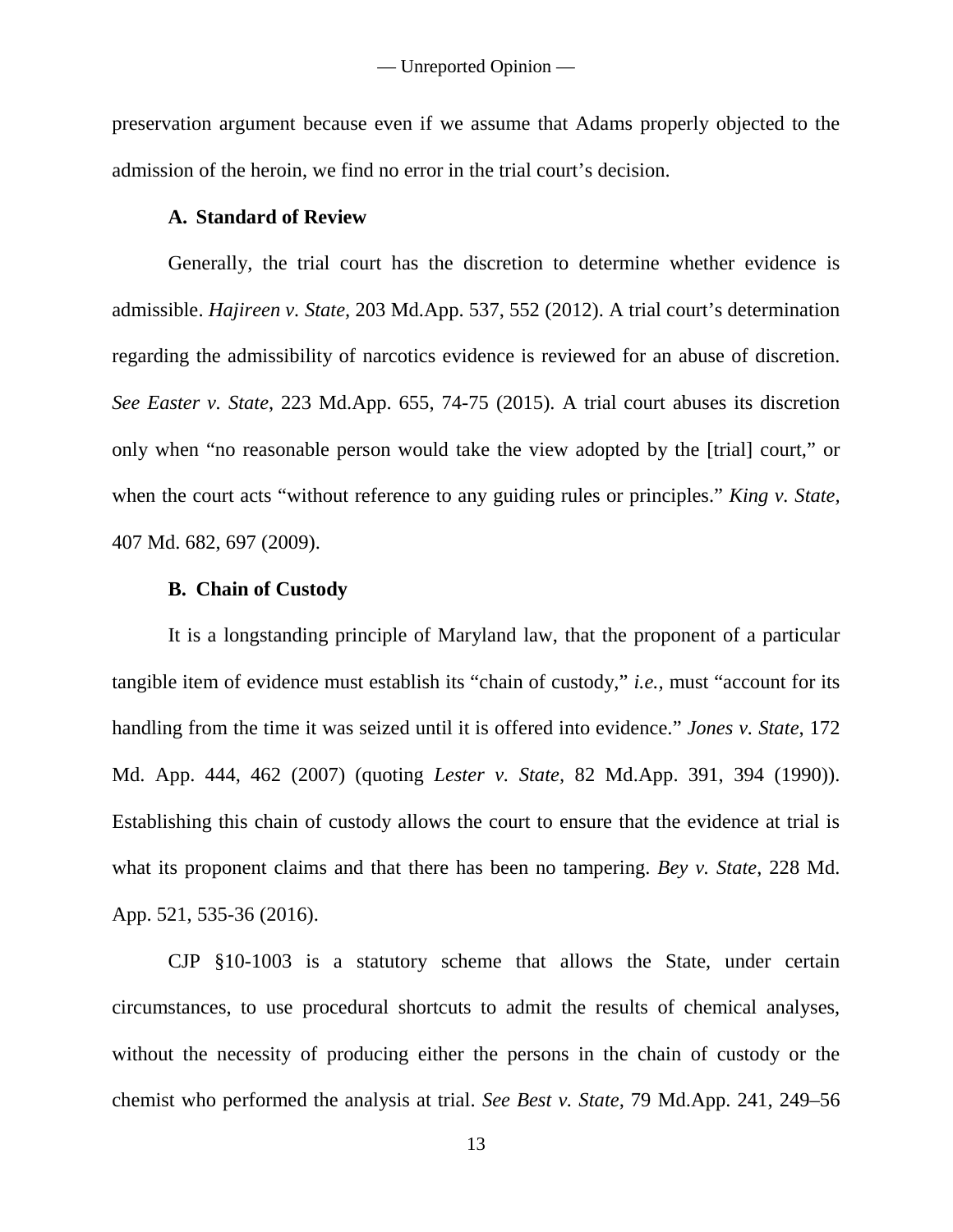(1989). Of particular importance, CJP §10-1002 allows the State to establish the chain of custody of a controlled dangerous substance through the admission of "a statement signed by each successive person in the chain of custody…." However, in order to use the procedural shortcut allowed in Section 10-1002, Section 10-1003 requires the State to provide "a copy of the report or statement to be introduced…[to] the counsel for the defendant or to the defendant…at least 10 days prior to…trial."

[Chief] Judge [Richard P.] Gilbert's very thorough discussion of § 10-1003 in *Knight v. State,* 41 Md.App. 691, 398 A.2d 811 (1979), made it clear that that section has no substantive life of its own but simply spells out the procedures that must be followed by the State in order to utilize the evidentiary shortcuts of §§ 10-1001 and 10-1002 and the procedures that must be followed by the defendant to avoid those evidentiary shortcuts.

*Best*, 79 Md. App. at 255. When the State fails to provide the required documents, the State must follow the long-established rules and procedures regulating the admission of evidence, in order to establish the chain of custody. *Id.* at 253–54.

In the case *sub judice*, the State did not provide a copy of the chain of custody report to the defense 10 days before trial as required by CJP §10-1003. Consequently, the circuit court correctly denied the admission of the chain of custody report. Thus, the State was required to prove the chain of custody of the heroin.

To determine whether a proper chain of custody has been established, we must examine whether there was a "reasonable probability that no tampering occurred." *Cooper v. State,* 434 Md. 209, 227 (2013) (quoting *Breeding v. State,* 220 Md. 193, 199 (1959). The quantum of evidence necessary to negate the possibility of tampering or of a change of condition will vary from case to case. *Best,* 79 Md. App. at 250. However, in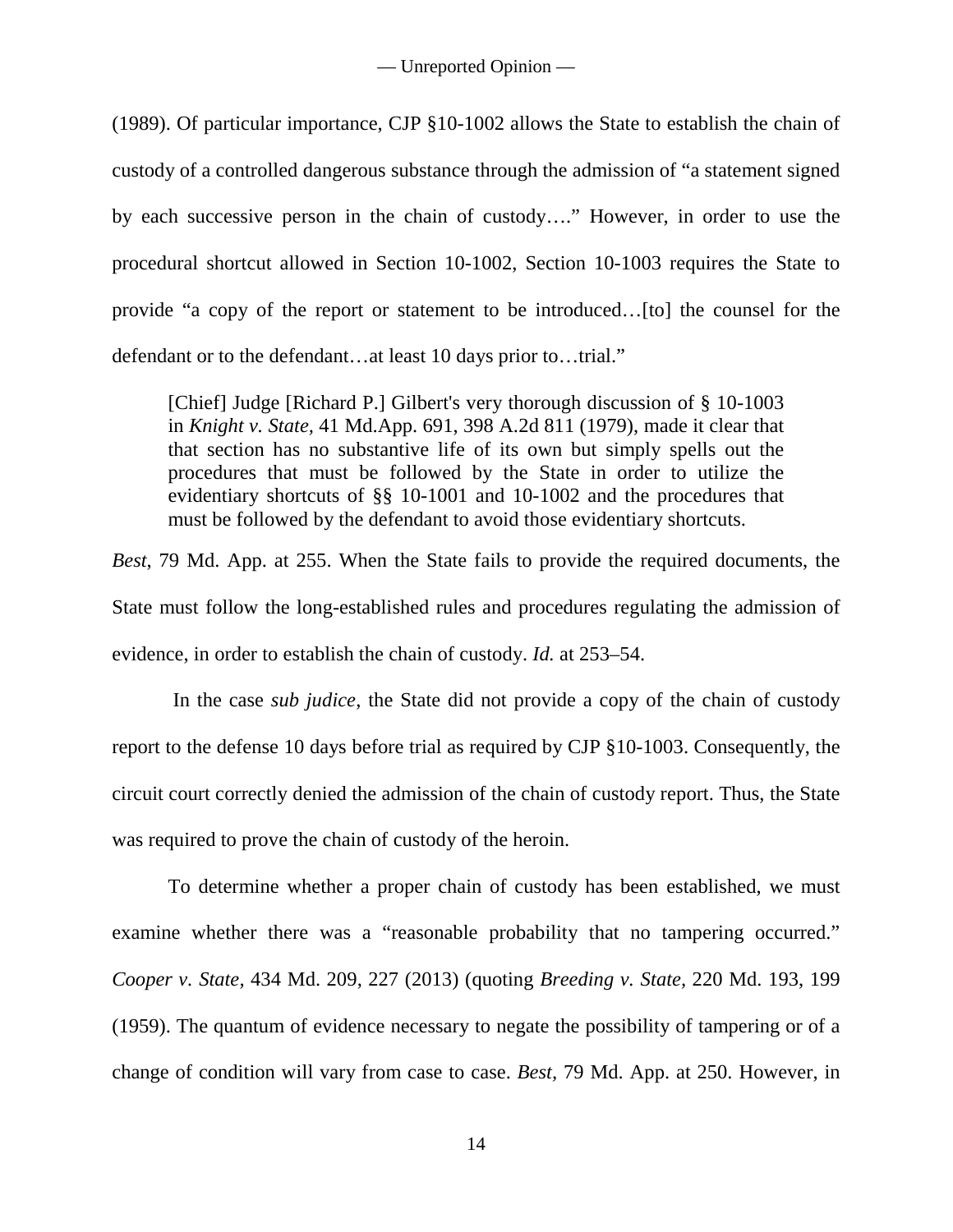most cases, an adequate chain of custody is established through the testimony of key witnesses responsible for the safekeeping of the evidence. *Jones v. State,* 172 Md. App. 444, 462 (2007). Responsible witnesses are those who can "negate a possibility of tampering…and thus preclude a likelihood that the thing's condition was changed." *Id.* (citing *Wagner v. State,* 160 Md. App. 531, 552 (2005)) (citation omitted). The existence of gaps or weaknesses in the chain of custody goes to the weight of the evidence, rather than its admissibility, and does not require exclusion of the evidence as a matter of law. *See Martin v. State,* 78 Md. App. 541, 548-49 (1989)*; see also Jones,* 172 Md. App. at 463.

Here, the evidence showed that Officer Sheehan found plastic baggies containing "suspected heroin" in appellant's "left front pants pocket." He put the suspected drugs "inside [an] evidence bag and sealed it." He "initialed and dated the back of the bag," completed an evidence transmittal form, and "attached it to the evidence." He then placed the evidence bag in a secured "evidence locker" at the district police station.

On July 21, 2014, Leah King, a chemist at the Montgomery County Police Department's Forensic Chemistry Unit, retrieved the evidence bag containing the suspected drugs from the "vault located near the chemistry unit." At trial, she explained, "The police officers submit the evidence through a courier at the district station and that courier then brings everything to the forensic lab and…[after] an intake process" the courier delivers the items of evidence to the vault. After King retrieved the evidence bag from the vault, she observed that Officer Sheehan's seal, containing his initials and date were still intact. King made a horizontal cut at the bottom of the bag and examined the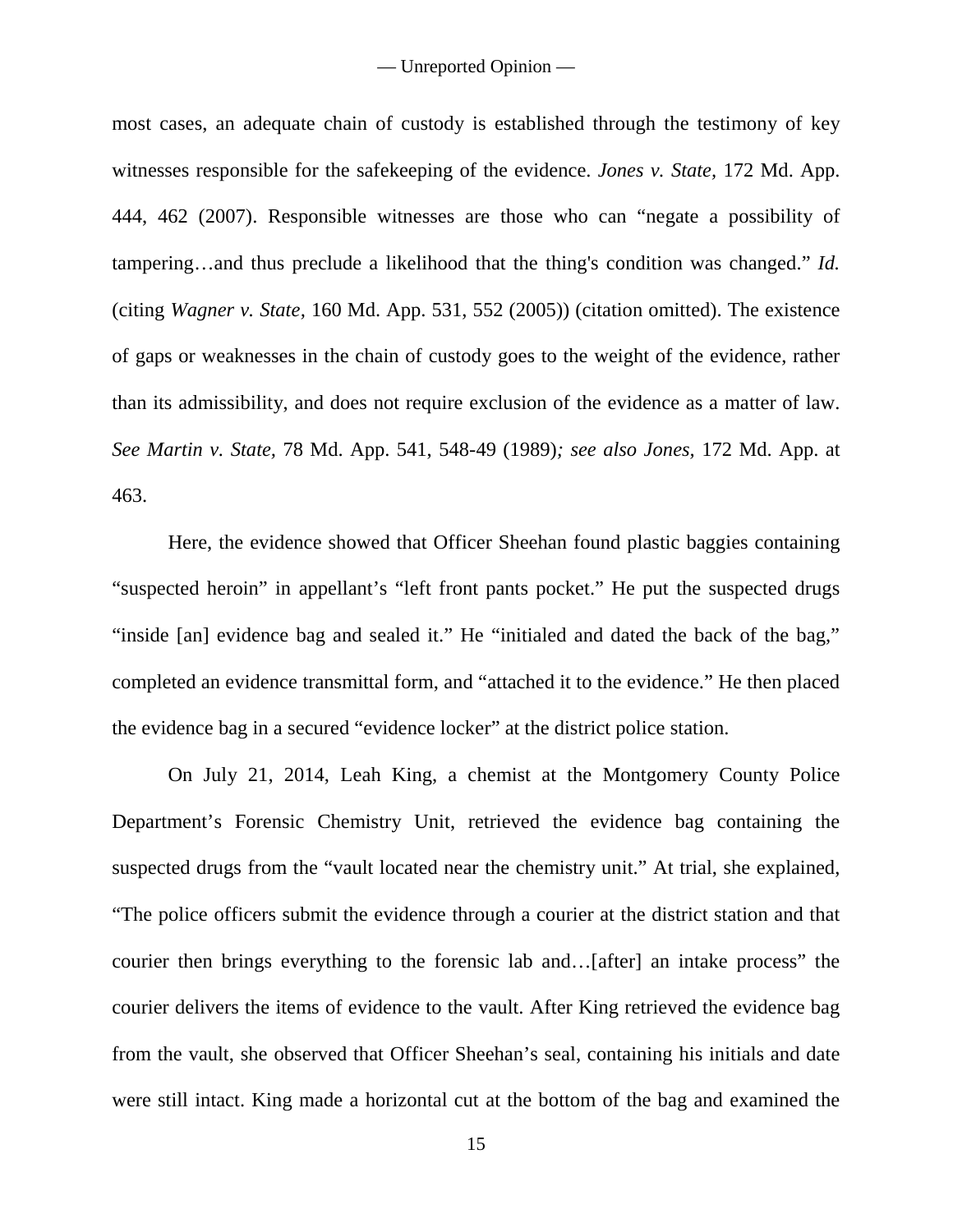contents which she described as "a knotted, clear plastic bag…and an open plastic bag inside a Ziploc bag…both with off-white powder." She analyzed the off-white powder in each of the baggies and determined that the baggies together contained a total of 3.72 grams of heroin. After completing her analysis, King heat-sealed the bottom of the evidence bag and placed her initials, the date, and the case number across the seal.

At trial, King testified that her seal was intact and appeared to be in the same condition as when she made it on July 21<sup>st</sup>. Officer Sheehan also testified that his seal was intact, the heroin appeared to be in substantially the same condition as when he submitted it to the lab, and there was no sign of tampering. Based on this testimony, the chain of custody evidence was sufficient to allow a rational finder of fact to determine that the heroin King tested, was the same heroin Officer Sheehan found on appellant's person.

Nonetheless, Adams claims that because there was an additional small Ziploc bag contained within the evidence bag that neither King nor Officer Sheehan could account for, there was "visible and unequivocal proof of evidence tampering." He asserts that because the State has failed to comply with CJP §10-1003, in that it did not provide the chain of custody report to the defense prior to trial, the State was required to produce the in-court testimony of each individual who handled the sealed evidence bag. Past precedent belies appellant's argument.

CJP §10-1002 provides that the chain of custody only includes "(i) The seizing officer; (ii) The packaging officer…and (iii) The chemist or other person who *actually touched the substance and not merely the outer sealed package* in which the substance

16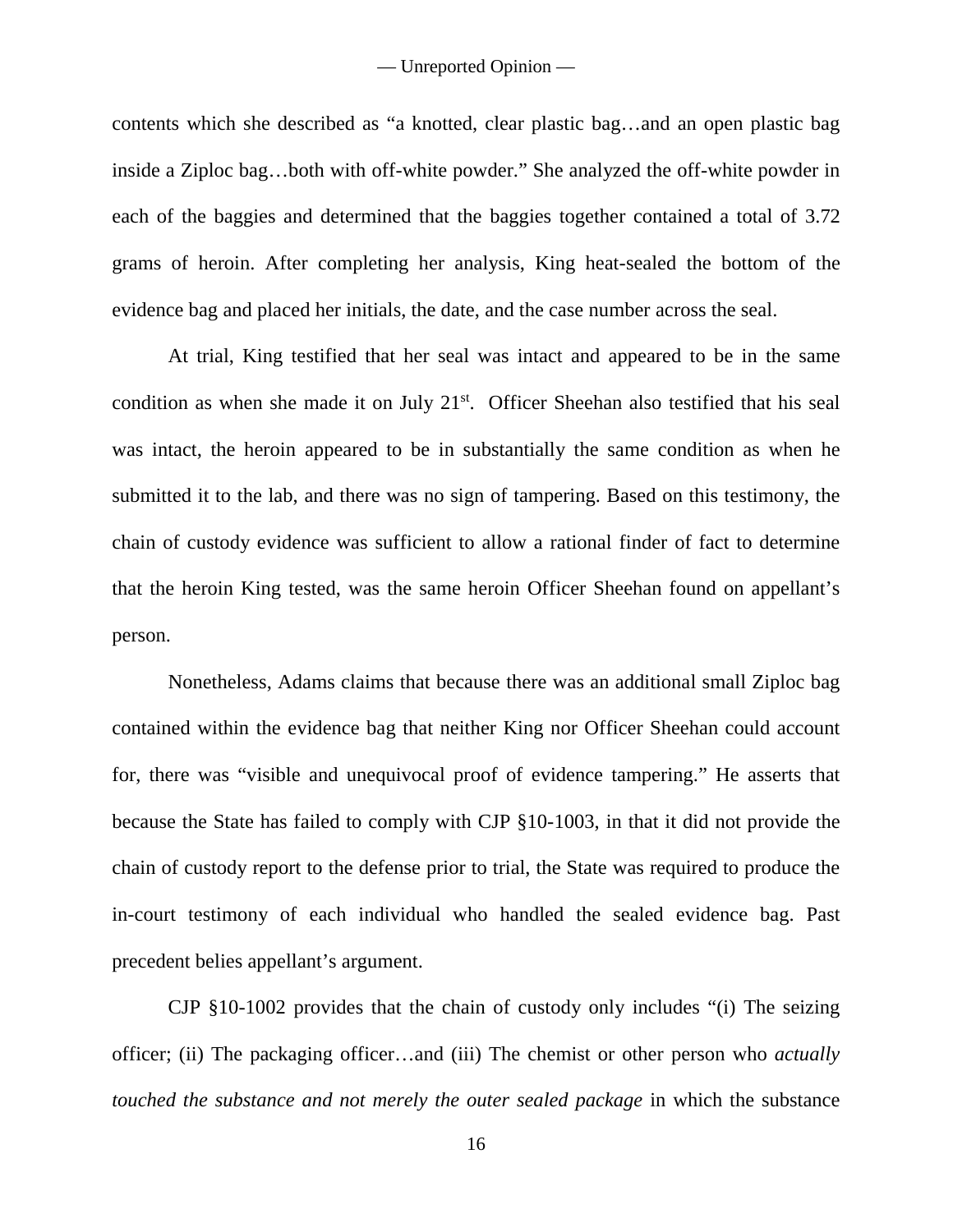was placed by the law enforcement agency before or during the analysis of the substance." (Emphasis added). This definition does not include all "individuals who handled" the narcotics evidence between the packing officer—Officer Sheehan—and the chemist—King—as the appellant suggests.

In *Wilkerson v. State*, 78 Md. App. 697 (1989), we considered whether a courier was a part of the chain of custody. The defendant was charged with possession of cocaine with intent to distribute. *Id.* at 698. Prior to trial, the defendant demanded that the State produce the in-court testimony of everyone in the chain of custody. *Id.* at 700. The State produced the testimony of the seizing/packaging officer, an officer who opened and checked the contents of the package before placing the evidence in the vault, and the chemist who analyzed the cocaine. *Id.* at 699. The State produced everyone in the chain of custody except a courier who transported the sealed evidence envelope from the police station to the crime laboratory. *Id.* at 700. We held that the courier was not a part of the chain of custody because a courier is not considered to have had "custody of the controlled dangerous substance." *Id.* at 702. In order to have custody, this Court reasoned that a "person [must] actually touch…the substance and not merely the outer sealed package in which the substance was placed[.]" *Id.* at 701. We ultimately concluded that the absence of the courier's testimony did not render the chain of custody inadequate. *Id.* at 702.

In the case at bar, there is no evidence that any additional people, other than King and Officer Sheehan, "actually touched" the heroin. Therefore, they were the only two individuals who had actual "custody" of the controlled dangerous substance within the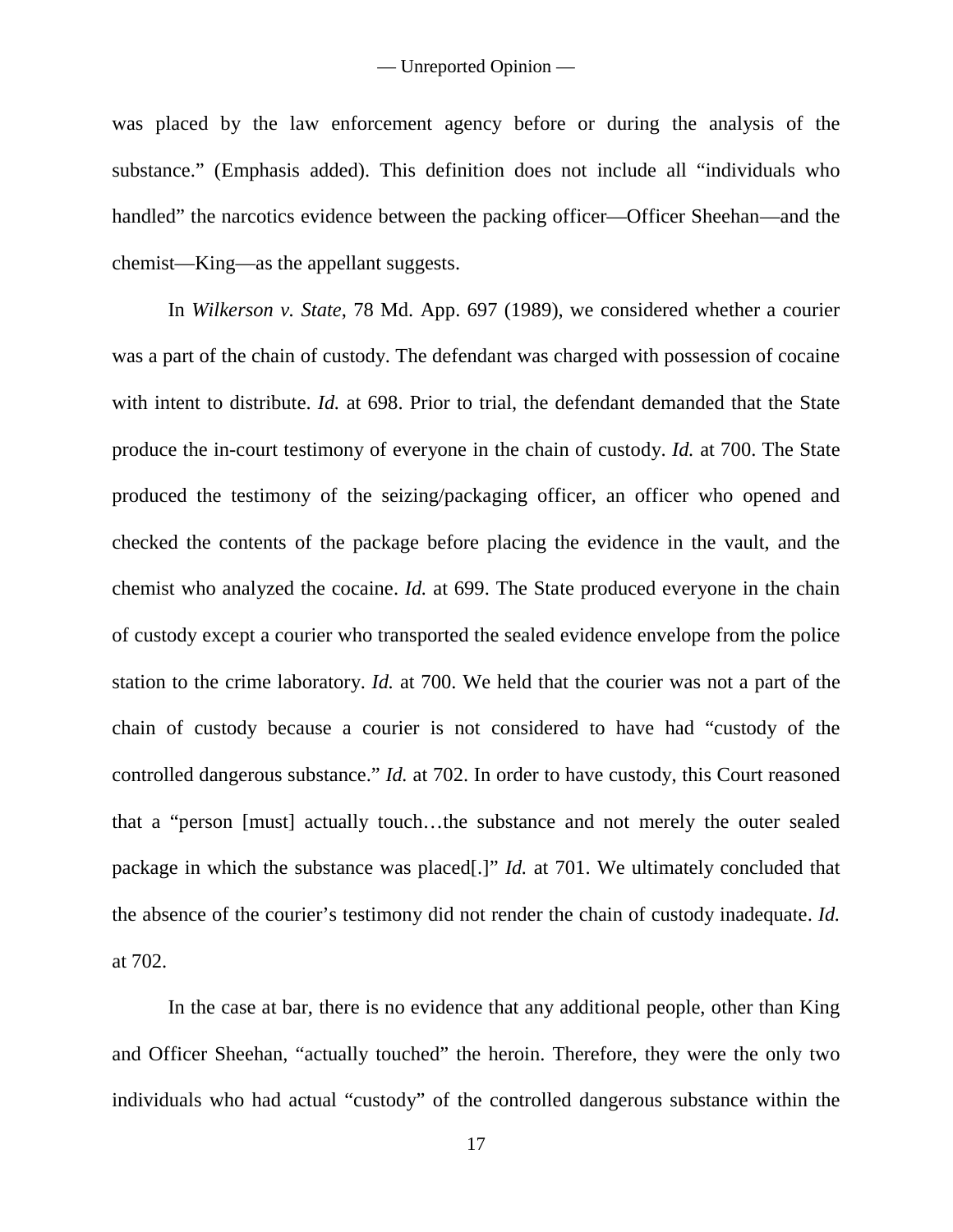meaning of CJP §10-1002. As such, their testimony was sufficient to adequately establish the chain of custody.

Although Officer Sheehan initially did not recall placing the Ziploc bag inside the evidence bag, he later testified that if King did not put the Ziploc bag in the evidence bag, then the only other person who could have done it was him. Officer Sheehan's clouded memory created a weakness in the chain of custody that went to the weight of the evidence, but did not preclude admission of the heroin into evidence. *See Easter v. State*, 223 Md. App. 65 (2015), *cert. denied*, 445 Md. 488 (2015) ("The existence of gaps or weaknesses in the chain of custody generally go to the weight of the evidence and do not require exclusion of the evidence as a matter of law."); *see also Jones,* 172 Md. App. at 463 (upholding the admission of the evidence, but noting that the gaps in the State's chain of custody supported defense counsel's remarks in closing that the jury should discount its value).

Thus, the trial court's determination that there was a reasonable probability that the heroin obtained from appellants pants pocket were not contaminated or otherwise tampered with prior to trial was not an abuse of its discretion.

### **III. Sufficiency of the Evidence**

Appellant's final contention is that there was insufficient evidence to sustain his conviction for possession with intent to distribute heroin within 1,000 feet of school property. He argued below, as he does now, that Sergeant Cokinos' testimony regarding the distance between where Adams was stopped and the school property was too "equivocal" and "speculative" to establish, beyond a reasonable doubt, that the offense

18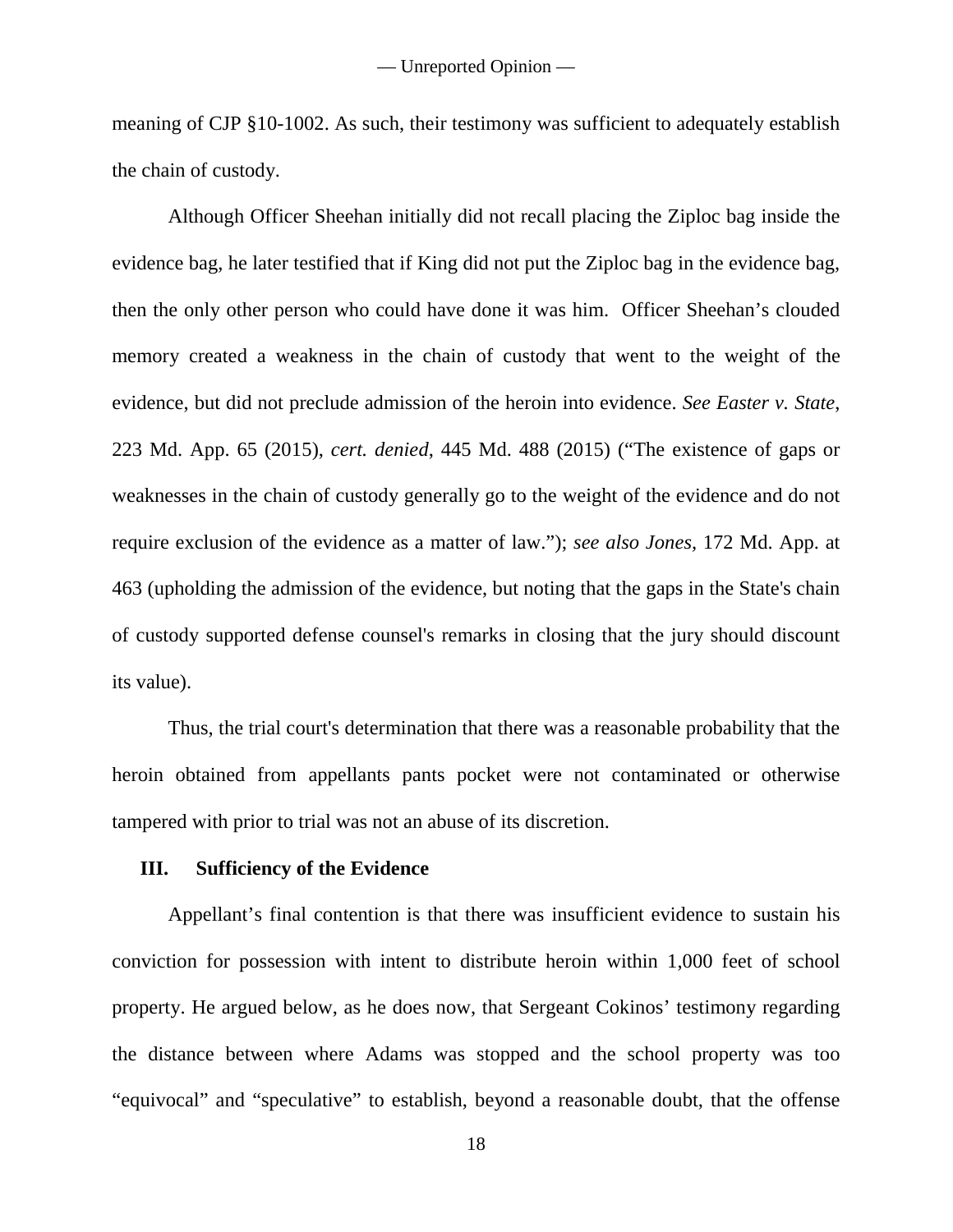occurred within 1,000 feet of school property. Because an essential element of the crime was not proven, Adams avers the trial court erred in denying his motion for judgment of acquittal.

Conversely, the State argues that Sergeant Cokinos' estimate, that he stopped Adams approximately "600 feet" from school property, was sufficient because it was based on his familiarity with the area. Accordingly, the State contends that the trial court properly denied Adam's motion for judgment of acquittal. We agree.

When a challenge is made to the legal sufficiency of the evidence underlying a conviction, the question for the reviewing court is "whether after viewing the evidence in the light most favorable to the prosecution, any rational trier of fact could have found the essential elements of the crime beyond a reasonable doubt." *Smith v. State*, 415 Md. 174, 184 (2010) (citing *Jackson v. Virginia*, 443 U.S. 307, 318-19 (1979)). The court must defer to the jury's inferences and determine whether they are supported by the evidence. *Smith v. State,* 374 Md. 527, 557 (2003). This standard applies to all criminal cases, regardless of whether the conviction rests upon direct evidence, a mixture of direct and circumstantial evidence, or circumstantial evidence alone. *Id.* at 534.

Adams was convicted of Criminal Law Article, Section 5-627. MD. CODE, Crim. Law § 5-627 (2016). It provides in pertinent part:

#### **Prohibited**

(a) A person may not manufacture, distribute, dispense, or possess with intent to distribute a controlled dangerous substance in violation of § 5- 602 of this subtitle or conspire to commit any of these crimes:

\*\*\*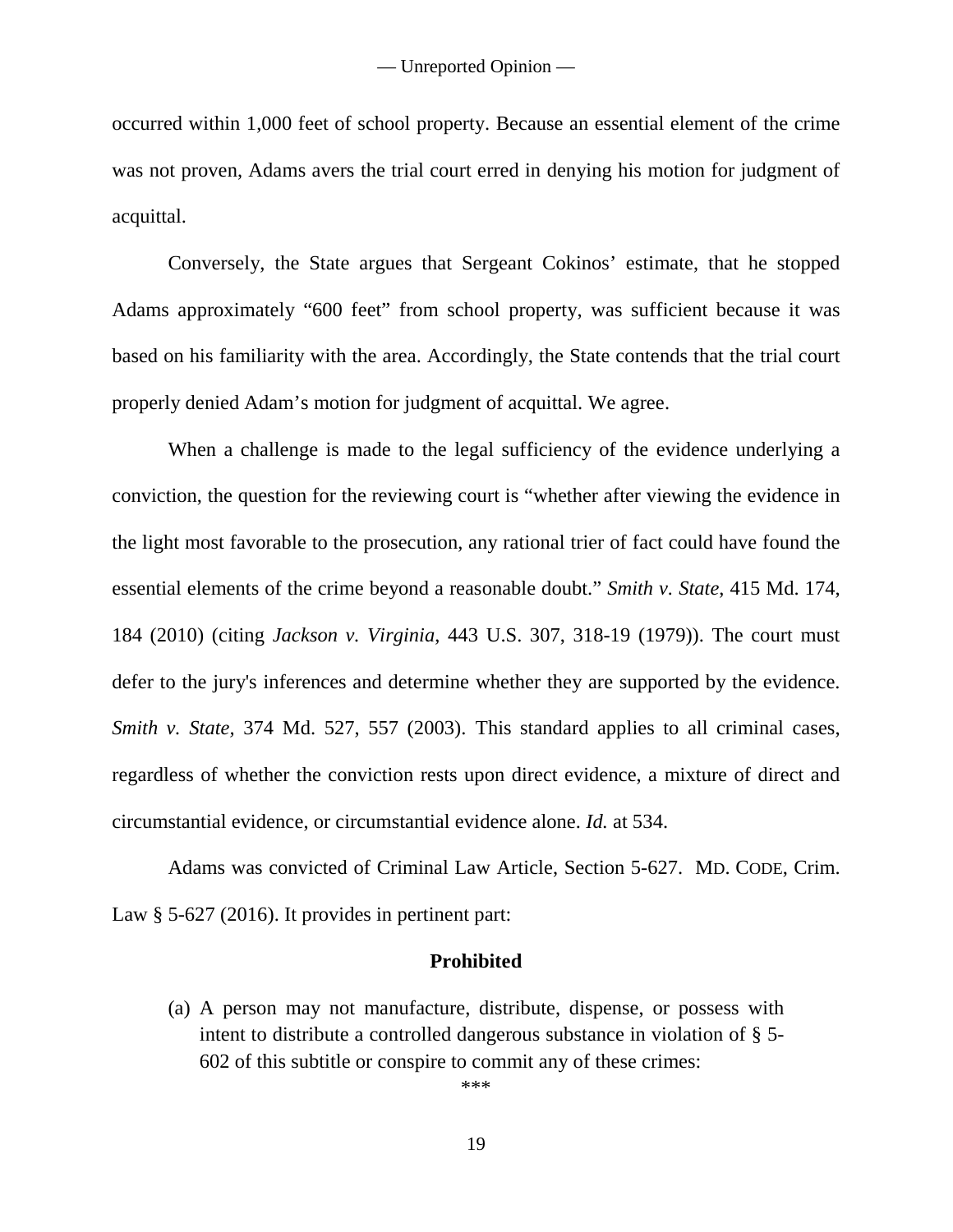(3) in, on, or within 1,000 feet of real property owned by or leased to an elementary school, secondary school, or county board and used for elementary or secondary education.

*Id.*

At trial, the State offered the testimony of Sergeant Cokinos to establish that Adams possessed heroin within 1,000 feet of school property. Cokinos identified where Waters Landing Elementary School was located on a map and also identified the location of Pickering Drive where Adams was stopped. Cokinos testified as follows regarding the distance between the two locations:

- Q: How familiar are you with the neighborhood?
- A: Very familiar.
- Q: And how familiar are you, are you with where the elementary school is?
- A: I should say today I'm very familiar with it, but I'm very familiar with where the elementary school is today.
- Q: And approximately how far was the neighborhood, the, where you found the defendant from where the elementary school is?
- A: The neighborhood touches the property line of the elementary school. Measurement wise, maybe two football fields, like 200 yards maybe.
- Q: How many feet would that be?
- A: That would be about 600 feet or so.
- Q: Thank you.
- A: An estimate.

Sergeant Cokinos' estimate that the school was 600 feet away was sufficient to establish the distance between Adams and the Waters Landing Elementary School. His use of the word "about" showed only that he was merely making an approximation and did not physically measure the distance between the school property and where Adams was arrested. Although Adams argues that "any rational juror would doubt Sgt. Cokinos'